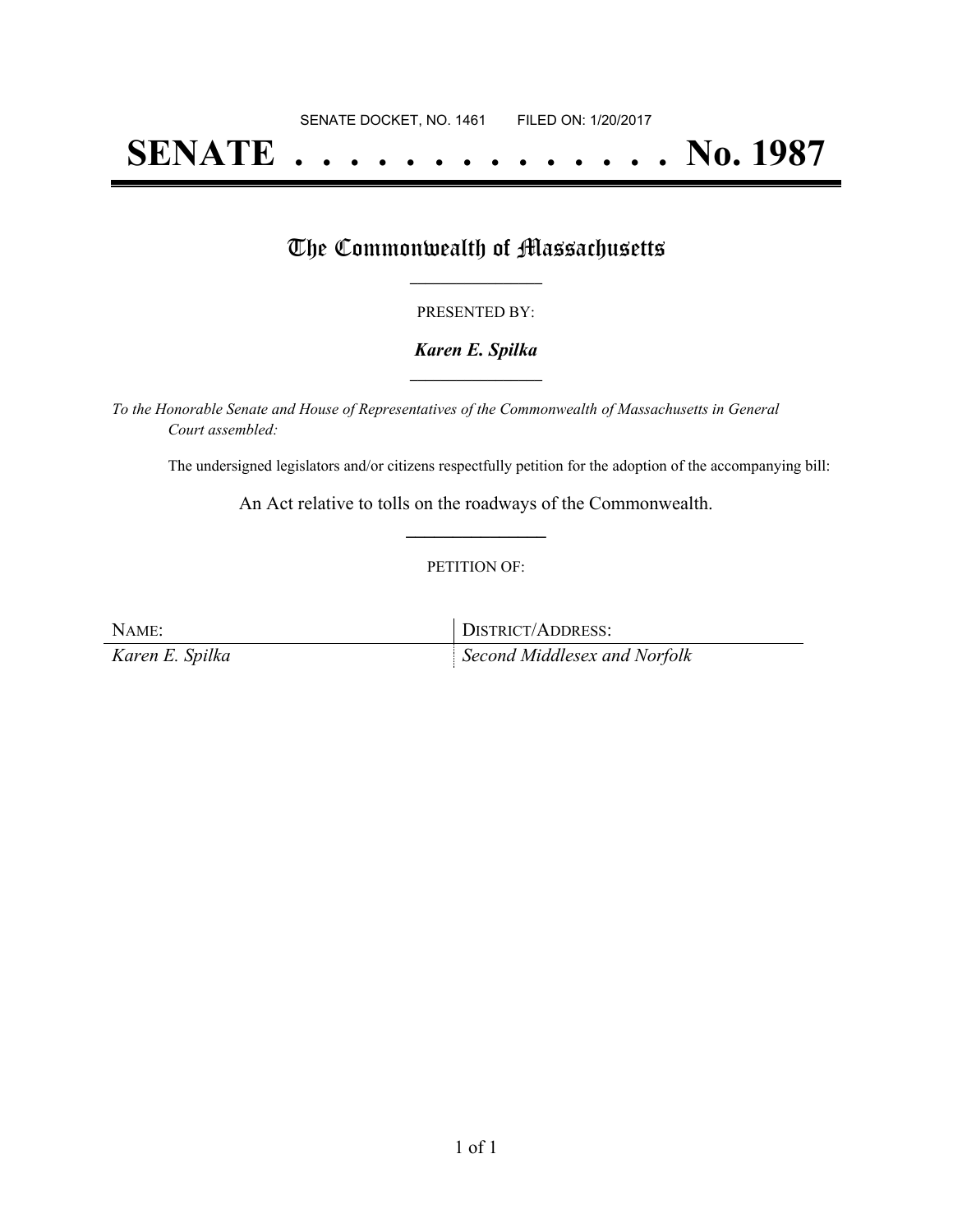# SENATE DOCKET, NO. 1461 FILED ON: 1/20/2017 **SENATE . . . . . . . . . . . . . . No. 1987**

By Ms. Spilka, a petition (accompanied by bill, Senate, No. 1987) of Karen E. Spilka for legislation relative to tolls on the roadways of the Commonwealth. Transportation.

## The Commonwealth of Massachusetts

**In the One Hundred and Ninetieth General Court (2017-2018) \_\_\_\_\_\_\_\_\_\_\_\_\_\_\_**

**\_\_\_\_\_\_\_\_\_\_\_\_\_\_\_**

An Act relative to tolls on the roadways of the Commonwealth.

Be it enacted by the Senate and House of Representatives in General Court assembled, and by the authority *of the same, as follows:*

| $\mathbf{1}$ | SECTION 1. Section 3 of chapter 6C of the General Laws, as appearing in the 2014                      |
|--------------|-------------------------------------------------------------------------------------------------------|
| 2            | Official Edition, is hereby amended by striking out, in lines 68 and 69, the words "fix and revise    |
| 3            | from time to time and charge and collect tolls for transit over the metropolitan highway system       |
| 4            | and the turnpike" inserting in place thereof the following:- "charge and collect tolls for transit    |
| 5            | over the metropolitan highway system and the turnpike; said toll rates shall not be increased         |
| 6            | from the rates in place on January 1, 2017".                                                          |
| $\tau$       | SECTION 2. Subsection (a) of section 13 of said chapter 6C is hereby amended by                       |
| 8            | striking out, in line 1 the words " fix and revise" and by inserting in place thereof the following:- |
| 9            | "reduce the".                                                                                         |
| 10           | SECTION 3. Said subsection (a) of said section 13 of said Chapter 6C is hereby further                |
| 11           | amended by striking out, in lines 5 to 14, inclusive, the words "Such tolls shall be so fixed and     |
| 12           | adjusted as to provide, at a minimum, funds sufficient with other revenues, if any, to pay: (i)       |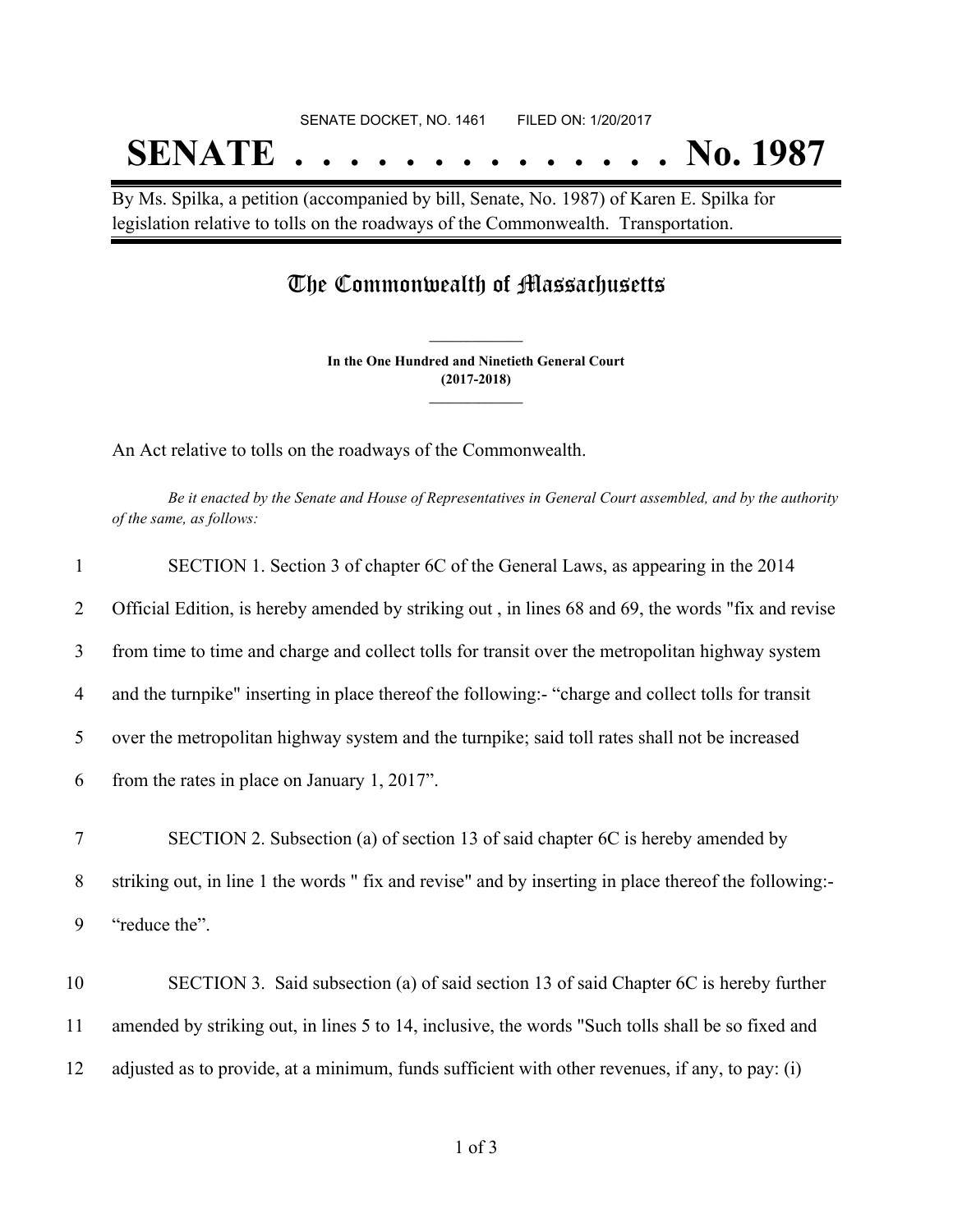costs incurred in furtherance of this chapter related to the turnpike including, but not limited to, the cost of owning, maintaining, repairing, reconstructing, improving, rehabilitating, policing, using, administering, controlling and operating the turnpike; and (ii) the principal of, redemption premium, if any, and the interest on notes or bonds relating to the turnpike as the same shall become due and payable and to create and maintain reserves established for any of the department's corporate purposes."

 SECTION 4. Subsection (b) of said section 13 of said chapter 6C is hereby amended by striking out, in lines 43 and 44, the words "fix and revise" and by inserting in place thereof the following:- "reduce the".

 SECTION 5. Said subsection (b) of said section 13 of said chapter 6C is hereby further amended by striking out, in lines 48 to 58, inclusive, the words "Such tolls shall be so fixed and adjusted as to provide, at a minimum, funds sufficient with other revenues, if any, to pay: (i) costs incurred in furtherance of this chapter related to the metropolitan highway system including, but not limited to, the cost of owning, maintaining, repairing, reconstructing, improving, rehabilitating, policing, using, administering, controlling and operating the turnpike; and (ii) the principal of, redemption premium, if any, and the interest on notes or bonds relating to the metropolitan highway system as the same shall become due and payable and to create and maintain reserves established for any of the department's corporate purposes."

 SECTION 6. Notwithstanding any general or special law to the contrary, the Massachusetts Department of Transportation shall study and report on the feasibility of establishing all-electric tolling along state and interstate highways of the commonwealth that are not currently subject to a toll. The report shall examine the several options available to the

of 3